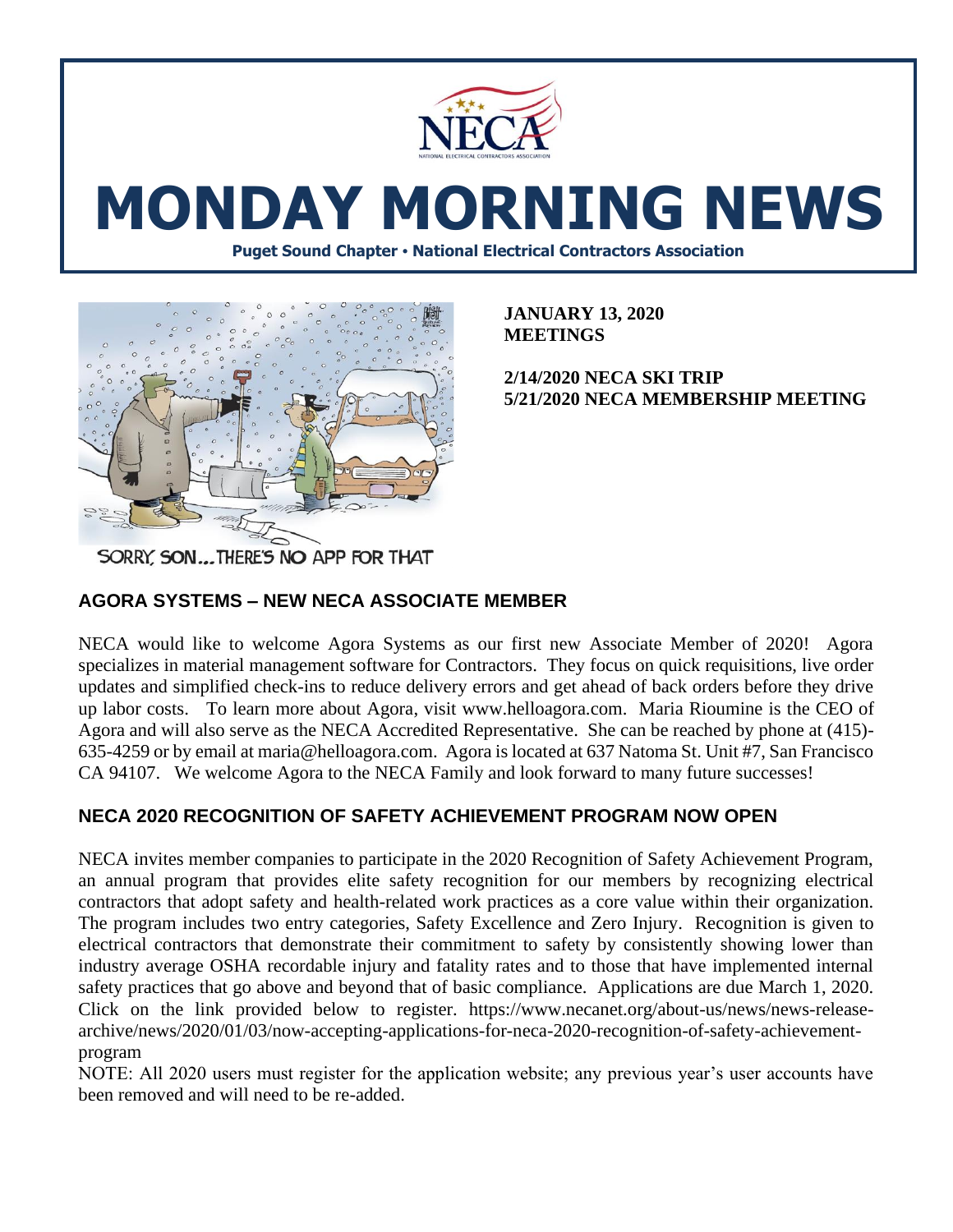### **ELECTRICAL SAFETY TRAINING CLASS – ADVANCED POWER SOLUTIONS**



We have seen a lot of interest in our upcoming one-day NFPA 70E Electrical Safety Training Class, taught by Gary Larkins of Advanced Power Solutions. This course is designed for Supervisors, Electricians, and Safety Professionals responsible for Electrical Safety. This 1-day course will cover the following: Key Federal OSHA/WAC Legal Electrical Safety Requirements, National Electrical Code & Safety Grounding, NFPA -70E 2018 Standard for Electrical Safety in the Workplace. The following is included in the registration: Course Workbook, Course Exercises & Handouts. CEUs will also be available for Electricians Certificate (License) Renewal. The course will be conducted on Tuesday, February 25th, 2020 from 7:00 AM to 4:00 PM at the PSC NECA Office, located at 16001 Aurora Ave N., Suite 200 – Shoreline, WA 98133. The Chapter will be paying the majority of the training cost. However, there will be a fee of \$125 for PSC, NECA members. No-shows and cancellations will be billed the \$250 cost of the class. The course is limited to the first 24 people that RSVP. Please RSVP to PSC NECA Director of Safety, Justin Thayer at justin@necaseattle.org.

#### **LAWSUITS FOLLOW LAST YEAR'S GOOGLE SEATTLE SITE CRANE COLLAPSE**

Dive Brief:

• The families of two people killed when a crane collapsed at a Google construction site in Seattle last April have filed wrongful death lawsuits in Washington's King County Superior Court for unspecified damages, The Seattle Times reported. Alan Justad, 71, and Sarah Wong, 19, were killed in the incident along with the two ironworkers who were working on the crane at the time that it fell.

• The crane toppled over onto the street below as crews were dismantling it using the ill-advised method of removing all of the crane's pins at once instead of section by section. Justad's and Wong's families are suing crane owner Morrow Equipment, general contractor GLY Construction, Northwest Tower Crane Service, Omega Morgan and Seaburg Construction, all of which allegedly had some responsibility for safe crane operations.

• Two individuals injured in the collapse have also filed suit against the same companies, and the families of the two crane workers killed on that day are expected to do the same. Dive Insight:

In October, the Washington State Department of Labor and Industries (L&I) cited and fined three of the contractors named in the Justad and Wong lawsuits — Morrow, GLY and Northwest — for their roles in the collapse. The agency found that the crews tasked with dismantling the crane paid no heed to manufacturer's instructions and that removing all the pins and sleeves at once weakened the crane and allowed it to fall when hit by a 45-mph gust of wind on April 27.

For approving the pins' removal, L&I fined Morrow \$70,000. The agency also fined GLY \$25,200 for failure to have qualified workers on the jobsite while the crane was being torn down; for not ensuring that the personnel on site that day followed manufacturers' instructions; and for not taking into account the effect that windy weather could have on crane removal.

Finally, L&I fined Northwest Tower Crane Services \$12,000 for not following manufacturer's instructions, for not making sure their workers fully understood the task at hand and for not training its workers properly. Soon after L&I's announcement, Stever Frein, lead crane instructor at West Coast Training in Woodland, Washington, told Construction Dive that it's not unusual for crews to take such a shortcut when dismantling a crane, as they're often trying to save time. In fact, it's so common for some companies to remove all the pins at once, he said, that some workers might be under the impression that it's standard, acceptable procedure.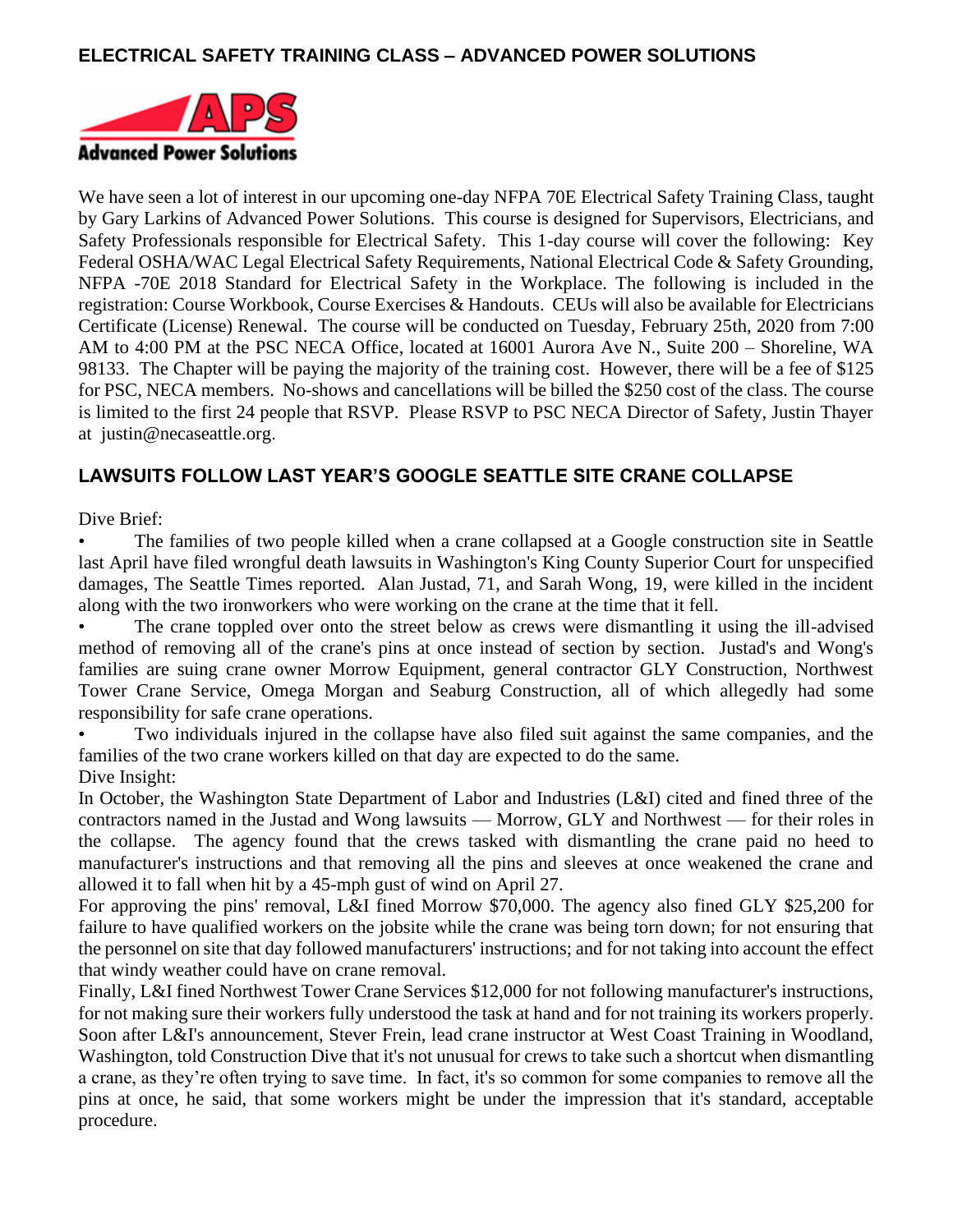The crane accident, however, did not delay Google's planned opening of its new five-building campus in the South Lake Union area of Seattle. Three buildings have already opened, and the building where the crane fell is expected to open this month.

#### **SENATE PASSES BILL TO OUTLAW REVERSE AUCTIONS**

At the end of 2019, the U.S. Senate unanimously passed S. 1434, the Construction Consensus Procurement Improvement Act of 2019. This legislation seeks to outlaw the use of reverse auctions on any construction services procured by the Federal Government. The reverse auction has had a notoriously negative effect on the bidding process when utilized. In contrast to a normal seller-buyer relationship, this process flips the roles, with contractors forced to take a dangerous race to the bottom, cutting corners to beat out competition, ultimately degrading the final product.

NECA's Look Ahead: The legislation now moves to the House where NECA will strongly advocate for the passage of this common-sense reform. Although limited, the use of reverse auctions has negatively impacted the final product provided to the federal government and the relationships within the contracting community ecosystem.

**FACT OF THE DAY** - The world's quietest room is located at Microsoft's headquarters in Washington state.

Silence is golden, as they say. And while it may not be worth quite as much as jewels and gold to most people, it certainly was the primary goal for those who built the quietest room in the world. Located at Microsoft's headquarters in Redmond, Washington, the lab room measures a background noise of -20.35 dBA, which is 20 decibels below the threshold of human hearing and breaks previous records for spaces that were deemed the planet's quietest places, according to CNN.

"As soon as one enters the room, one immediately feels a strange and unique sensation which is hard to describe," Hundraj Gopal, a speech and hearing scientist and principal designer of the anechoic chamber at Microsoft, told CNN. "Most people find the absence of sound deafening, feel a sense of fullness in the ears, or some ringing. Very faint sounds become clearly audible because the ambient noise is exceptionally low. When you turn your head, you can hear that motion. You can hear yourself breathing and it sounds somewhat loud."

**ON THIS DAY IN HISTORY** – 1968 In the midst of depression and a steep decline in his musical career, legendary country singer Johnny Cash arrives to play for inmates at California's Folsom Prison on January 13, 1968. The concert and the subsequent live album launched him back into the charts and re-defined his career.

Despite his outlaw image, Cash never went to prison, save for a few nights drying out in various jails. It was not his own experience but rather the crime film Inside the Walls of Folsom Prison that inspired him to pen "Folsom Prison Blues," which was a modest hit for Cash in 1956. The song, characteristically mournful, is written from the point of view of an inmate "stuck in Folsom Prison" after shooting a man in Reno "just to watch him die" Cash explained that he wanted to come up with the most senseless reason imaginable for the speaker to have committed murder. A decade later, Cash's alcoholism and addiction to pills had taken a marked toll on his health. Cash was popular in prisons across America and was known to correspond with imprisoned fans, and first played at Folsom in 1966 on the suggestion of a local preacher. Two years later, needing something to jump-start his career, he convinced his record company to let him record a live album there.

Cash felt a personal responsibility to put on a good show at Folsom. He rehearsed feverishly in the days leading up to the concert and taught himself "Greystone Chapel," a song written by Folsom inmate Glen Sherley. Despite the presence of armed guards on the walkways above them, and the warden's prohibition against standing during the show, Cash's audience was raucous, invigorating the performers and lending a unique verve to the live recording. Cash tailored the setlist to prisoners, including the namesake song and ending with "Greystone Chapel." The album went to No. 1, as did a subsequent album recorded at San Quentin, and suddenly Cash was a household name again.